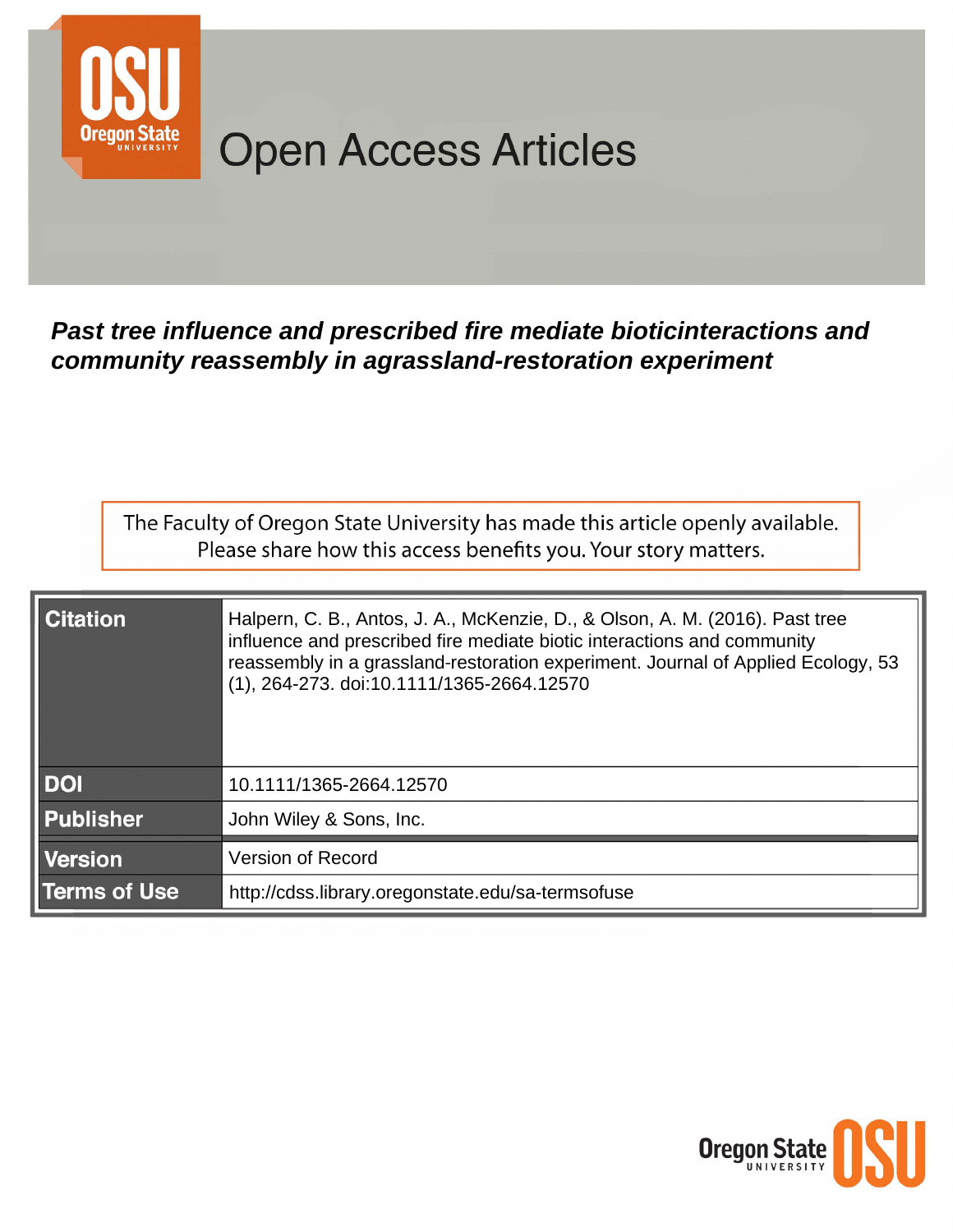

# Past tree influence and prescribed fire mediate biotic interactions and community reassembly in a grassland-restoration experiment

Charles B. Halpern<sup>1</sup>\*, Joseph A. Antos<sup>2</sup>, Donald McKenzie<sup>1,3</sup> and Annette M. Olson<sup>4</sup>

<sup>1</sup>School of Environmental and Forest Sciences, University of Washington, Seattle, WA, USA; <sup>2</sup>Department of Biology, University of Victoria, Victoria, BC, Canada; <sup>3</sup>Pacific Wildland Fire Sciences Lab, USDA Forest Service, Seattle, WA, USA; and <sup>4</sup>Department of Integrative Biology, Oregon State University, Corvallis, OR, USA

# Summary

1. Woody plant encroachment of grasslands is occurring globally, with profound ecological consequences. Attempts to restore herbaceous dominance may fail if the woody state is resilient or if intervention leads to an alternate, undesirable state. Restoration outcomes often hinge on biotic interactions – particularly on priority effects that inhibit or promote community reassembly.

2. Following experimental tree removal from conifer-invaded grasslands, we documented substantial variation in community reassembly associated with the changing abundance of the native clonal sedge *Carex inops* L.H. Bailey subsp. *inops*. We explored possible mechanisms for this variation, focusing on the nature and timing of interactions between the meadow community and *Carex* and on how past tree influence and prescribed fire mediate the outcomes of these interactions.

3. Meadow species increased after tree removal, but less so in burned than in unburned plots. Carex expanded dramatically after fire, particularly where past tree influence had been greater.

4. Meadow species and Carex developed an increasingly negative association over time; preemption was reciprocal, but offset in time and space. Meadow species inhibited Carex through vegetative recovery in areas of limited or recent tree influence, irrespective of fire. Carex inhibited meadow reassembly in areas of greater tree influence, but only with burning.

5. Synthesis and applications. Tree removal and fire imposed across a range of altered meadow states yielded varying outcomes, reflecting biotic interactions and species' regenerative traits that inhibited or promoted reassembly. Fire tended to destabilize the remnant meadow community and, in areas more degraded by encroachment, stimulated release of *Carex*, which inhibited reassembly. Knowledge of the context dependence of biotic interactions can enhance the effectiveness of restoration by establishing the bounds within which treatments produce desirable or undesirable outcomes.

Key-words: burning, competition, inhibition, meadow restoration, pre-emption, priority effects, species' interactions, tree encroachment

# Introduction

Regime shifts, transitions from one ecosystem state to another, can have profound, often undesirable consequences for biological diversity and other ecosystem services (Scheffer et al. 2001; Folke et al. 2004). Ecological restoration seeks to reverse these changes and to promote reassembly of the desired state. Attempts at restoration

may fail, however, if the altered state is resilient or if intervention leads to an unexpected, equally resilient state (Mayer & Rietkerk 2004; Suding, Gross & Houseman 2004; Suding & Hobbs 2009). Biotic interactions play a critical role in this process. Notably, priority effects, in which initial colonists pre-empt space or resources from later arrivals, can shape the outcomes of community reassembly (Belyea & Lancaster 1999; Young, Chase & Huddleston 2001; Martin & Wilsey 2012). Pre-emption is more likely if initial colonists have traits that ensure rapid \*Correspondence author. E-mail: chalpern@uw.edu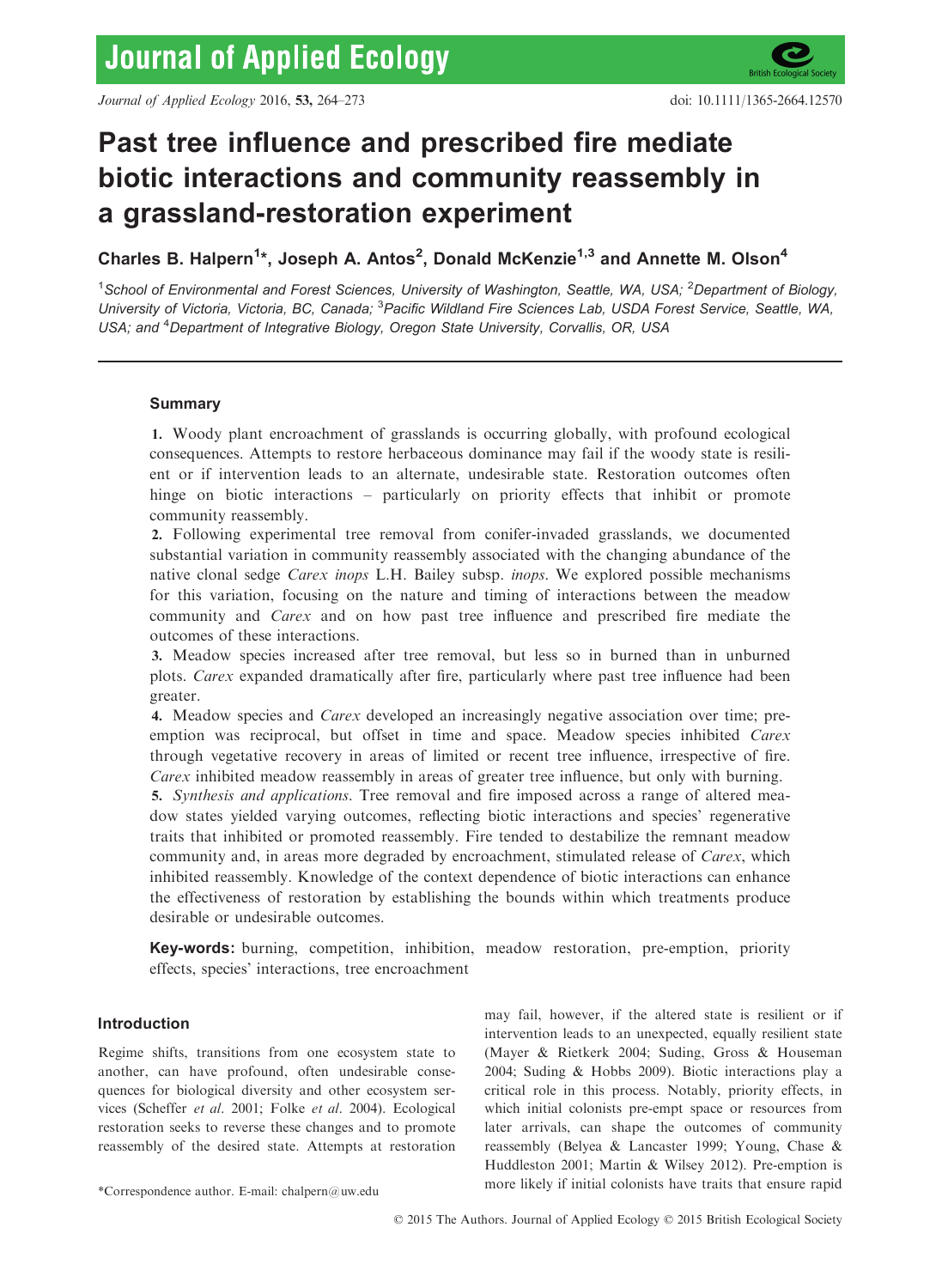establishment and growth (e.g. high fecundity and early phenology). These traits may contribute to persistence of exotic species in degraded ecosystems and to the difficulty of restoring native composition (Dickinson, Hopwood & Wilsey 2012; Wainwright, Wolkovich & Cleland 2012; Wilsey, Barber & Martin 2015). However, native species may also impede community reassembly if their traits (e.g. strong clonality and long life span; Royo & Carson 2006; Young & Peffer 2010) confer a competitive advantage after disturbance. Using an experiment designed to reverse the effects of a regime shift from grassland to forest, we explore how variation in pre-treatment context (reflecting the cumulative influence of trees) and disturbance (fire) interact with the regenerative traits of species to alter biotic interactions and the outcomes of restoration.

Woody plants are expanding into grasslands world-wide (Scholes & Archer 1997; Van Auken 2000; Eldridge et al. 2011), altering the biodiversity, ecosystem services and human uses of these systems (Jackson et al. 2002; Ratajczak, Nippert & Collins 2012; Sala & Maestre 2014). Encroachment is often reinforced by positive feedbacks that confer resilience on the woody state (Archer et al. 1988; Ratajczak et al. 2011), thereby limiting the effectiveness of restoration (Heisler, Briggs & Knapp 2003; Briggs et al. 2005). Even with successful removal of woody plants, grassland reassembly can be delayed by legacy effects (Lett & Knapp 2005). Experiments to reverse effects of encroachment – either through mechanical removal or burning – are thus useful for understanding the factors that constrain reversal of the altered state and reassembly of the desired state (Alford et al. 2012; Ratajczak et al. 2014).

Conifer encroachment threatens persistence of montane grasslands (or meadows) throughout western North America. In the Oregon Cascade Range, montane meadows that historically occupied a small portion of the landscape have contracted dramatically (>50%) in the 20th century (Takaoka & Swanson 2008) due to changes in climate, grazing pressure and fire frequency (Vale 1981; Miller & Halpern 1998), and to positive feedbacks that promote tree establishment (Halpern et al. 2010). At Bunchgrass Ridge, the site of the only large-scale meadow restoration experiment in western North America (Halpern et al. 2012), two centuries of invasion by Pinus contorta Douglas ex Loudon and Abies grandis (Douglas ex D. Don) Lindl have created a fine-scale mosaic of encroachment states (see Fig. S1, Supporting Information), including residual meadow openings and forests of increasing age (and dominance by Abies) from which meadow species have been progressively lost (Haugo & Halpern 2007, 2010). The mosaic of vegetation states provides an ideal setting for exploring the dependence of community reassembly on the degree to which meadows have been altered by trees.

The experiment tests responses to tree removal – with or without fire – as influenced by initial vegetation state. The fire treatments compare two methods of slash

disposal (important for reducing fire risk): broadcast vs. pile burning, the latter, leaving most of the ground surface unburned. They also test the ecological effects of fire in a system in which natural ignitions are uncommon and the history of anthropogenic burning is poorly understood.

Initial (3-year) responses to tree removal included a marked shift in dominance from forest understorey to meadow species – both with and without fire (Halpern et al. 2012). Longer term (8-year) responses, however, suggest a decelerating but variable pace of reassembly, coincident with expansion of a native meadow sedge, Carex inops (Fig. S2). Initially positive associations between *Carex* and co-occurring meadow species have shifted to strongly negative, suggesting inhibition of meadow reassembly by Carex. Here, we use the full set of experimental data – collected at fine spatial and temporal resolution – to model the timing and strength of interactions between Carex and meadow species, and how these are mediated by initial community state (indicative of past tree influence) and fire. We suggest that the combined negative effects of tree influence and fire interact with the regenerative traits of Carex to alter the outcomes of community reassembly.

#### Materials and methods

#### STUDY AREA

Bunchgrass Ridge forms a high-elevation plateau (~1350 m) along the western edge of the High Cascade Province in Oregon (USA). Soils are deep, fine to very fine sandy loams, originating from andesitic basalt and tephra. Soil profiles suggest grassland dominance for centuries or possibly millennia (D. Lammers, personal communication). The climate is maritime, with cool, wet winters and warm, droughty summers. Temperature averages –6.9 °C (min) and 0.7 °C (max) in January and 6.1 °C and 278 °C in July (data from Santiam Pass, 1488 m; Western Regional Climate Center; [http://www.wrcc.dri.edu/summary/climsmor.](http://www.wrcc.dri.edu/summary/climsmor.html) [html](http://www.wrcc.dri.edu/summary/climsmor.html)). Annual precipitation averages ~220 cm but is highly seasonal: only 7.5% occurs in the growing season; most falls as snow, which can persist into May or early June.

The 100-ha study area supports a fine-scale mosaic of encroachment states reflecting the progressive, but patchy, invasion of natural meadows by Pinus contorta and Abies grandis over the past two centuries (Fig. S1; Halpern et al. 2010). Extensive infilling since  $\sim$ 1950 has reduced meadow extent by  $>$ 50%; details of the invasion history are presented in Halpern et al. (2010).

Uninvaded meadows support diverse communities of perennial forbs and graminoids characteristic of mesic and dry meadows throughout the Cascade Range (McCain, Halpern & Lovtang 2014). Once conifers invade, however, cover and diversity of meadow species predictably decline as forests age and open-canopied Pinus is replaced by denser canopied and longer lived Abies [see details in Haugo & Halpern (2007); reproduced in Table S1]. The strong relationship with encroachment state makes it possible to use cover of meadow species as a proxy for past tree influence when age structure data are lacking (see Analyses).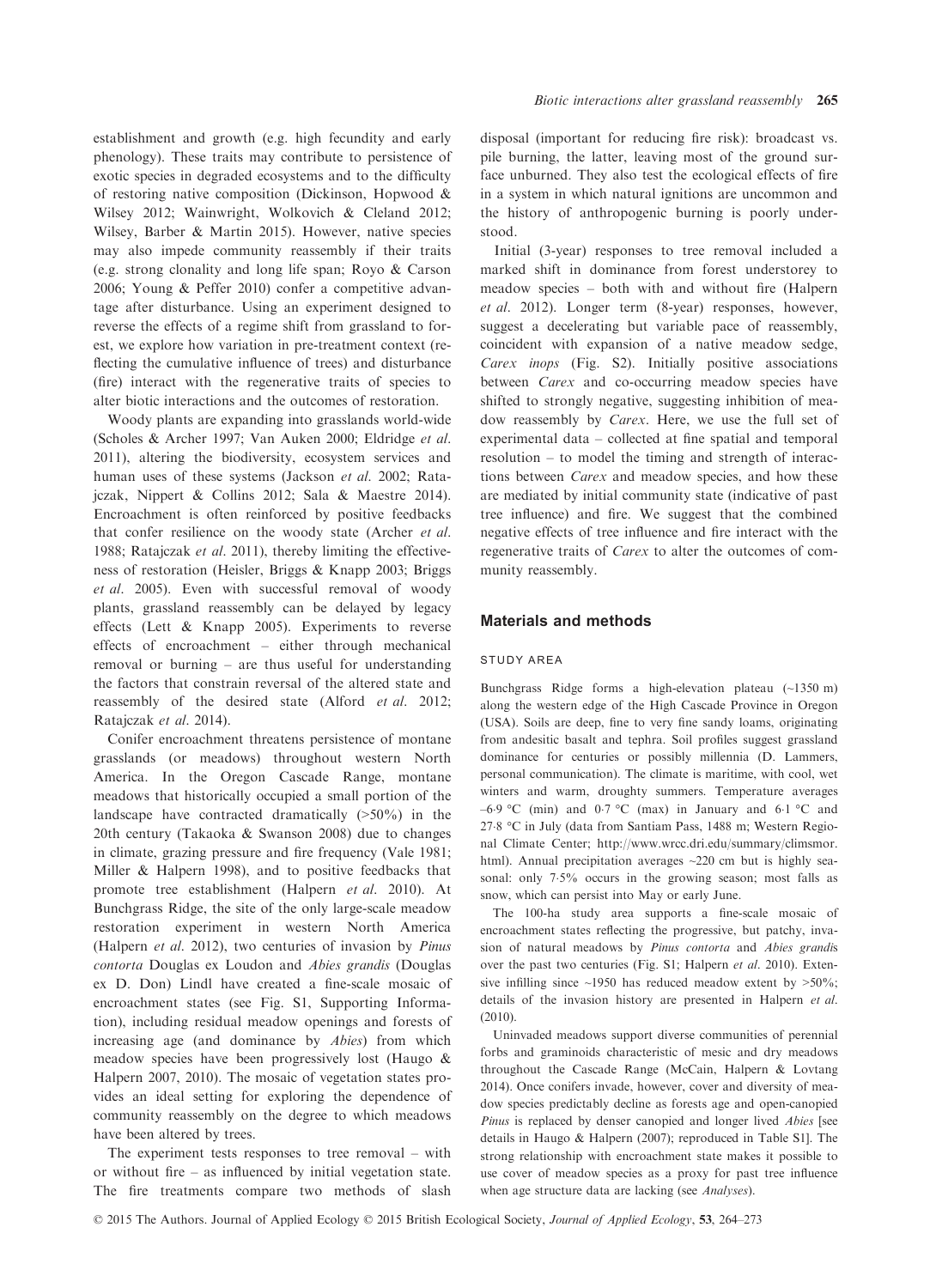#### 266 C.B. Halpern et al.

Carex inops, the dominant sedge in this system, is common in meadows and open forests throughout the Cascade Range (McCain, Halpern & Lovtang 2014). It is a caespitose perennial with persistent leaves, vigorous rhizomes and dense fibrous roots. Among meadow species, it is relatively tolerant of shade, persisting for decades after tree establishment, albeit at low cover (Haugo & Halpern 2007; Table S1). It is one of few meadow species present in the soil seed bank (Lang & Halpern 2007).

Although fire may have contributed to the origin and maintenance of mountain meadows historically, natural ignitions are infrequent (>100 years; Weisberg & Swanson 2003). In some areas, Native Americans and European settlers burned to maintain natural meadow openings and edges (Burke 1979; Boyd 1999). Within the study area, however, there is no evidence of fire of sufficient severity over the last two centuries to have caused scarring of trees (Halpern et al. 2010). Grazing of meadows by domestic sheep was common in the Cascades in the late 1800s and early 1900s (Johnson 1985) although the history (timing and intensity) of grazing at Bunchgrass Ridge is unknown.

#### EXPERIMENTAL DESIGN

We used aerial photos and field reconnaissance to delineate a 16-ha area of conifer-invaded meadow for experimentation. Within it, we established nine 1-ha plots (experimental units; Fig. S3), each containing a fine-scale mosaic of remnant meadow openings and forest patches of differing ages (Figs S1 and S3; Halpern et al. 2010). Each plot was randomly assigned to one of three treatments  $(n = 3)$ : Control (C), no trees removed; Unburned (UB), all trees removed with logging residues piled and burned, leaving 90% of the ground surface unburned; and Burned (B), all trees removed with logging residues broadcast burned (see Appendix S1 for details on treatments). Here, we consider only the tree-removal plots (UB and B).

#### FIELD METHODS

Prior to treatment, we established a grid system in each plot to delineate 100,  $10 \times 10$  m subplots (Fig. S1). In a subset of these, we aged all trees  $>1.4$  m tall (Halpern et al. 2010) and quantified the relationships between age structure and meadow species abundance and diversity using pre-treatment vegetation data (Table S1; Haugo & Halpern 2007).

In each of the six tree-removal plots, we selected either 32 or 64 subplots (160 per treatment) to sample vegetation responses to experimental treatments. We sampled before tree removal (2004) and 1, 3 and 7 years after burning (2007, 2009 and 2013). At each sampling date, cover (%) of each species was visually estimated in four  $1 \times 1$  m quadrats spaced 1 m apart along a diagonal transect of each subplot. Estimates of species cover were independent, thus could sum to >100% in a quadrat. In burned (B) subplots, burn severity was quantified in 2007 as the total cover of white ash, blackened duff and charcoal  $(\leq 100\%)$ . In 2013, we also sampled 16 'reference meadows' – uninvaded meadows contiguous with or adjacent to the experimental plots (Fig. S3) – having topography, soils and species composition comparable to remnant meadow openings within the plots. Within these, we sampled 117 transects using the same quadrat design as in the experimental subplots.

#### ANALYSES

Prior to analyses, we classified species based on habitat affinity: forest understorey  $(n = 55)$ , meadow  $(n = 49)$  and ruderal  $(n = 22)$  (Halpern *et al.* 2012). Ruderals and a set of 16 unclassified species contributed minimally to the vegetation (combined cover <1%) and were dropped from the analyses. Within each quadrat, we summed the cover and tallied the number of forest understorey and meadow species (excluding Carex). Quadrat values were averaged for each subplot and reference meadow transect.

In this study, we treat subplots as independent samples: they are separated by distances of >10 m (much larger than the sizes of interacting species), they showed significant and large variation in past tree influence (pre-treatment cover of meadow species), and they represent the scale at which Carex and co-occurring meadow species interact.

We used frequency histograms to characterize the changing distributions of cover and richness of Carex, meadow and forest species among subplots representing the two treatments ( $n = 160$ ) per treatment). We used two-samples KS tests to determine whether: (i) distributions changed in response to treatment (2004) vs. 2013), (ii) distributions differed between treatments at final sampling and (iii) distributions differed between treatments and reference meadows. We also conducted Welch two-samples t-tests  $(n = 3,$  assuming unequal variance) to determine whether treatments differed in their median values of cover and richness at final sampling (they did not differ prior to treatment).

We used ANCOVA to assess the relationship between past tree influence (using pre-treatment cover of meadow species as a proxy) and final abundance of both meadow species and Carex  $(n = 160$  subplots per treatment), and whether this relationship differed between treatments (testing for differences in slope).

To illustrate the changing associations of meadow species and Carex, we produced bivariate plots of meadow cover or richness vs. Carex for both treatments at initial (2004) and final (2013) sampling ( $n = 160$  subplots per treatment). For each comparison, we computed the Pearson correlation coefficient. The same relationships were tested among transects representing uninvaded reference meadows ( $n = 117$ ).

We used multiple regression models to explore whether biotic interactions could explain the changing relationships between meadow species and *Carex*. For each post-treatment measurement (*t*), we regressed meadow cover, meadow richness, and Carex cover on meadow, Carex, and forest understorey cover at the previous measurement  $(t-1)$  (or, for the richness model, on meadow richness at  $t-1$ ) ( $n = 160$ ). Models thus tested responses to the competitive environment 2–4 years earlier, while accounting for temporal autocorrelation in the response. Given the complexity of these models and the contrasting responses to treatments, we analysed treatments separately. The random effect of plot (within which subplots were nested) had little or no effect on model fit, thus was excluded from final models. Models for the burned treatment also tested the effects of burn severity. We initially included multiway interactions among predictors, but all were non-significant ( $P > 0.05$ ).

Standard diagnostics were used to evaluate adherence to the assumptions of regression (normality and homoscedasticity of residuals). With raw cover, there were small departures from these assumptions. We did not view these as problematic, however, because we did not test the significance of regression coefficients or full models, avoiding the need to adjust alpha levels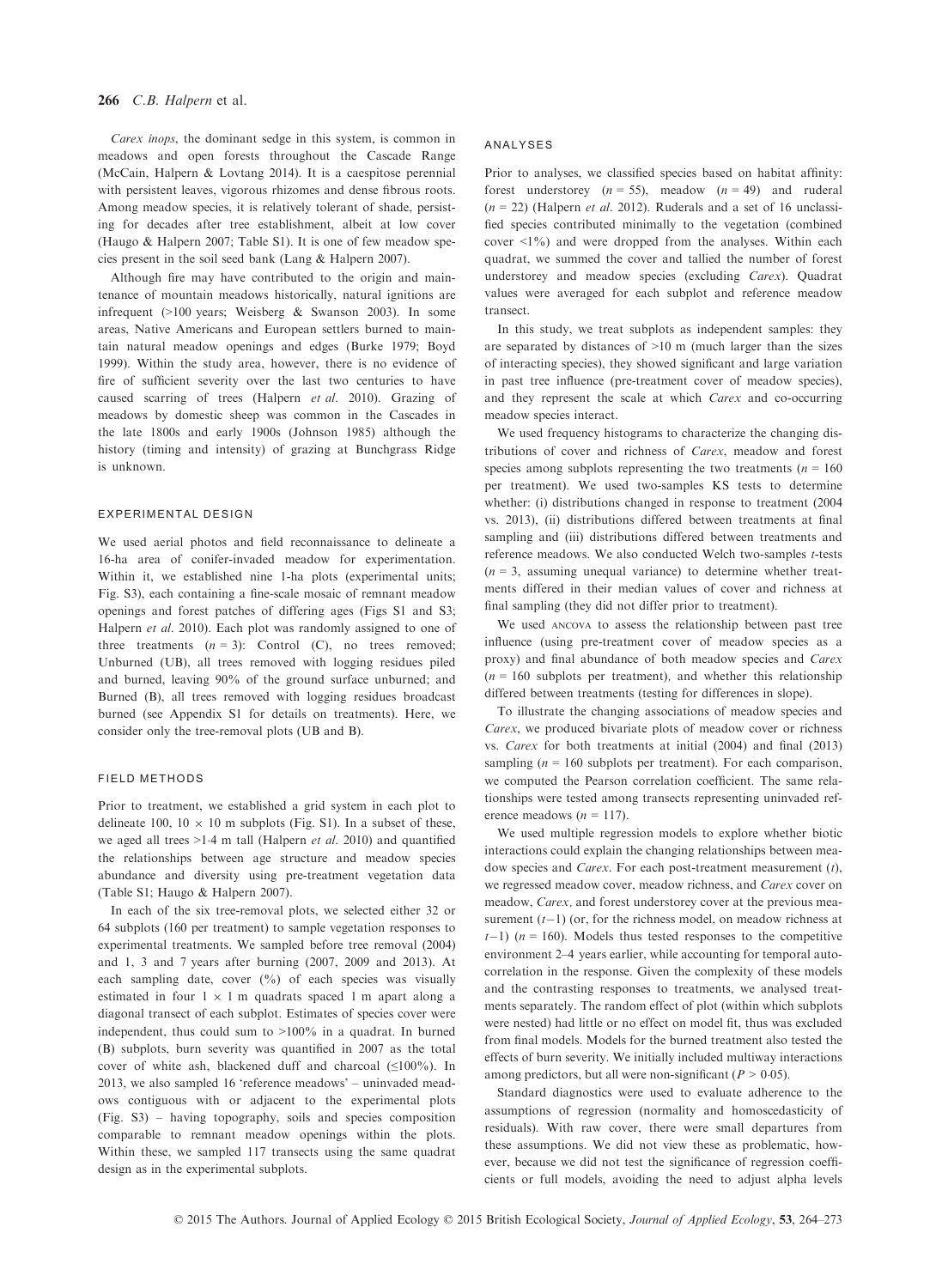(Harrell 2001). Raw and log-transformed values produced similar results; thus, we based analyses on the former to simplify interpretation.

For each model, we began with all predictors and used backward elimination, selecting as the final model that with the highest adjusted  $R^2$ . We tested an analogous process using AIC, which produced the same sets of predictors. Thus, we report adjusted  $R^2$ , which provides a clearer measure of absolute goodness-of-fit and is easier to compare among models. For each model, we computed standardized regression coefficients  $(\beta)$  and partial correlation coefficients  $(pr)$  between each predictor  $(t-1)$  and the response  $(t)$ . In combination, the full set of models was used to assess changes in nature, timing and strength of interaction between meadow species and Carex – inferring pre-emption from the negative effect of a predictor on the subsequent response, and vegetative persistence from significance of the temporal autocorrelation of meadow species or Carex. Analyses were conducted in <sup>R</sup> ver. 3.0.3 (R Core Team 2014).

#### **Results**

## CHANGES IN THE DISTRIBUTIONS OF ABUNDANCE AND RICHNESS WITH TREATMENT (+/-FIRE)

Prior to tree removal (2004), meadow species and Carex were notably less abundant in the experimental subplots than in reference meadows, although there was considerable variation among subplots (Fig. 1). Tree removal resulted in large declines in forest species (Fig. S4) and correspondingly large increases in both meadow species and *Carex* ( $P < 0.0001$  for KS tests of 2004 vs. 2013 distributions), although distributions of cover and richness differed between treatments at final sampling ( $P < 0.0001$ ) for KS tests of UB vs. B in 2013) (Figs 1 and S4).

Cover of meadow species increased more frequently in UB than in B (81% vs. 53% of subplots). Median cover of meadow species more than tripled in UB (to  $33.5\%$ ) and nearly doubled in B (to  $22.4\%$ ) (UB vs. B,  $t = 3.27$ ,  $P = 0.03$ , but it remained substantially lower than in reference meadows (633%) (Figs 1a–c). Richness also increased more frequently in UB than in B (92% vs. 63% of subplots). Median richness was only marginally greater in UB than in B (5.3 vs. 4.5 species per quadrat;  $t = 2.87$ ,  $P = 0.099$ , but remained considerably lower than in reference meadows  $(9.8)$  (Figs 1a–c).

Carex expanded in most subplots (82% of B, 71% of UB). At final sampling, median cover was nearly three times greater in B than in UB (253% vs. 92%; Figs 1d, e), although the difference was not significant at the scale of plots  $(t = -1.67, P = 0.19)$ . Median cover in B was also much greater than in reference meadows (110%; Figs 1e,f). Carex cover exceeded its maximum value in reference meadows  $(43\%)$  in  $21\%$  of B, but only in  $7\%$  of UB subplots.

Forest understorey species declined dramatically in both treatments (96–98% of subplots) (Fig. S4). Median cover was reduced by  $>80\%$  in UB and  $>90\%$  in B; richness was reduced by 65% in UB and 80% in B. Differences between treatments were non-significant for both cover  $(t = 1.02, P = 0.42)$  and richness  $(t = 2.81,$  $P = 0.11$ .

#### INTERACTION BETWEEN CUMULATIVE TREE INFLUENCE AND FIRE

Past tree influence (expressed by pre-treatment cover of meadow species) mediated responses to fire (Fig. 2). For meadow species, final cover was positively correlated with pre-treatment cover (Fig. 2). Burning did not affect the slope of the relationship (non-significant interaction with treatment,  $F = 0.15$ ,  $P = 0.70$ , but it reduced cover by  $\sim$ 40% relative to the unburned treatment. The 'reassembly' deficit' – the distance between fitted cover in experimental subplots and median cover in reference meadows – was positively correlated with tree influence and magnified by fire (Fig. 2).

For Carex, final cover was negatively correlated with pre-treatment meadow cover in B, but not in UB (significant interaction with treatment,  $F = 19.05$ ,  $P < 0.001$ ; non-significant slope for UB,  $t = -1.46$ ,  $P = 0.14$ ). Relative to reference meadows, Carex showed little or no increase in UB, but progressively greater increase with past tree influence in B (Fig. 2). For example, where pretreatment meadow cover exceeded 30% (areas of limited tree influence), Carex showed little response (median increase of  $\sim$ 2% cover). Where pre-treatment meadow cover was less (areas of greater tree influence), Carex expansion was dramatic (median increase of 25% cover and frequently twice that). In combination, tree influence and burning produced strong contrasts in vegetation structure, with meadow species dominating unburned areas with minimal tree influence and Carex dominating burned areas greatly altered by trees.

# CHANGING RELATIONSHIPS BETWEEN MEADOW SPECIES AND CAREX

Before treatment (2004), meadow species and Carex were positively correlated (Fig. 3), reflecting similar (negative) responses to encroachment. However, at final sampling (2013), correlations ranged from weakly negative in UB  $(| r | \le 0.14;$  Figs 3a,d) to strongly negative in B  $(|r| \ge 0.48$ ; Figs 3b,e). In reference meadows, correlations were moderately negative (cover;  $r = -0.30$ ; Fig. 3c) or weak (richness,  $r = -0.08$ ; Fig. 3f).

# DIRECTION, STRENGTH AND TIMING OF BIOTIC INTERACTIONS

Most variation in meadow cover or richness was explained by previous cover or richness (including the initial post-disturbance response; Table 1). However, the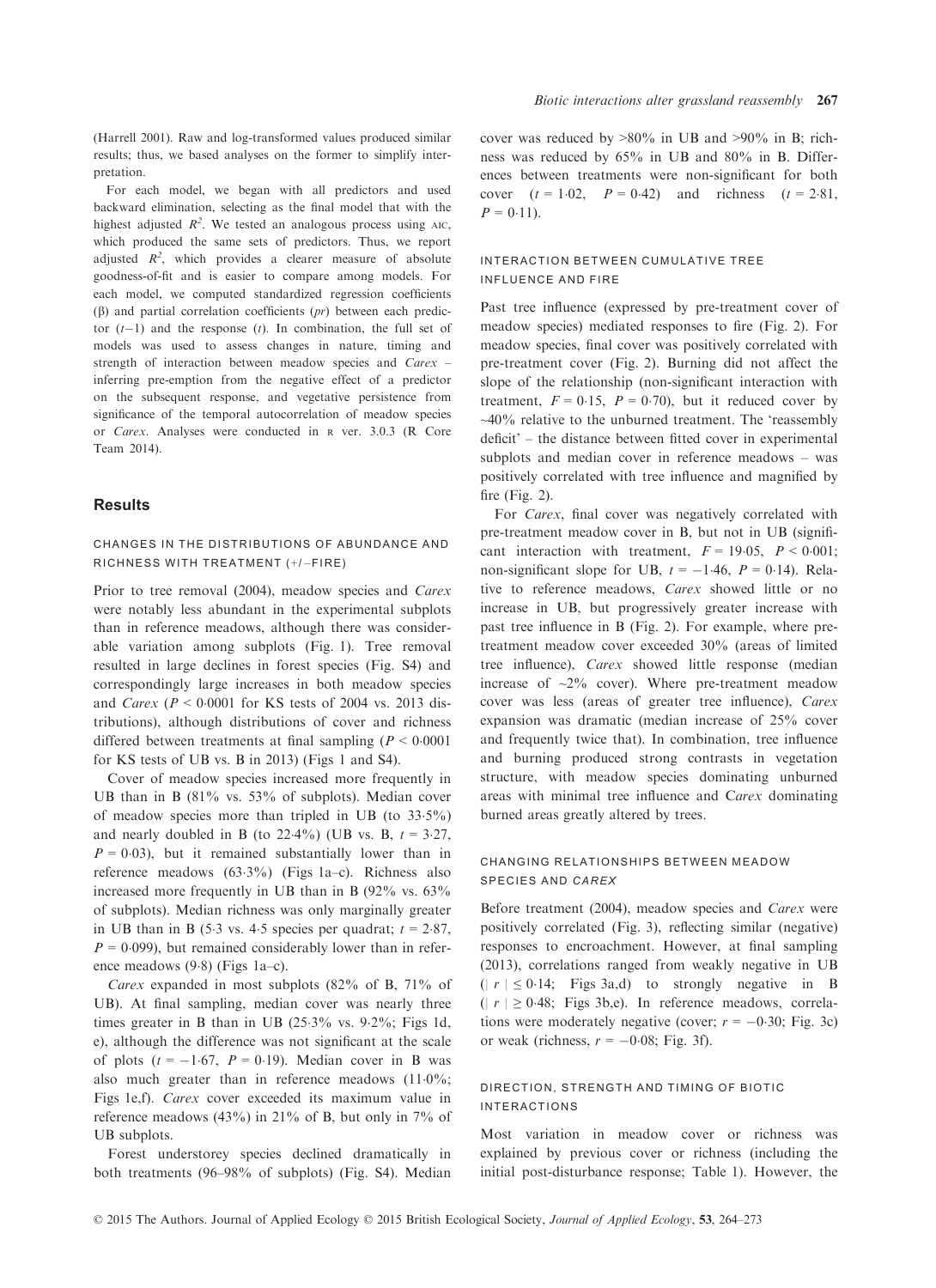

Fig. 1. Frequency distributions of meadow cover and richness (a, b) and Carex cover (d, e) before treatment and at final sampling. Reference meadow distributions (c, f) are repeated to aid comparisons with treatments. Vertical lines are median cover (solid) and richness (dashed).



Fig. 2. Meadow and Carex cover at final sampling (2013) as functions of tree influence (initial meadow cover, 2004) and fire treatment. Regression lines are fitted relationships; for Carex (UB) the slope is non-significant. Horizontal lines are reference meadow medians; vertical arrows represent the 'reassembly deficit'.

relationship with Carex switched from initially neutral (B) or weakly positive (UB) (legacies of pre-treatment association) to increasingly negative. Burning both accelerated and enhanced this effect (Figs 4a,b; Table 1). The relationship with forest species was also negative, but only in UB where residual cover of forest species was greater (Table 1). Burn severity had an initially negative, but diminishing effect on meadow cover and richness (Table 1).

For Carex, most variation in cover was explained by cover at the previous measurement. However, this relationship was much weaker in B than in UB, particularly in the initial post-treatment response (Table 1). The effect of meadow cover on Carex switched from initially neutral (UB) or positive (B) to negative, and increasingly so in B (Figs 4c,d; Table 1). Forest species had neutral or weakly negative effects on Carex (Table 1). Carex responded positively to burn severity (in contrast to meadow species), but its response was delayed (Table 1).

# **Discussion**

Current vegetation patterns support our initial findings: Tree removal can effectively shift dominance from forest understorey to native meadow species, even after more than a century of tree influence (Halpern et al. 2012).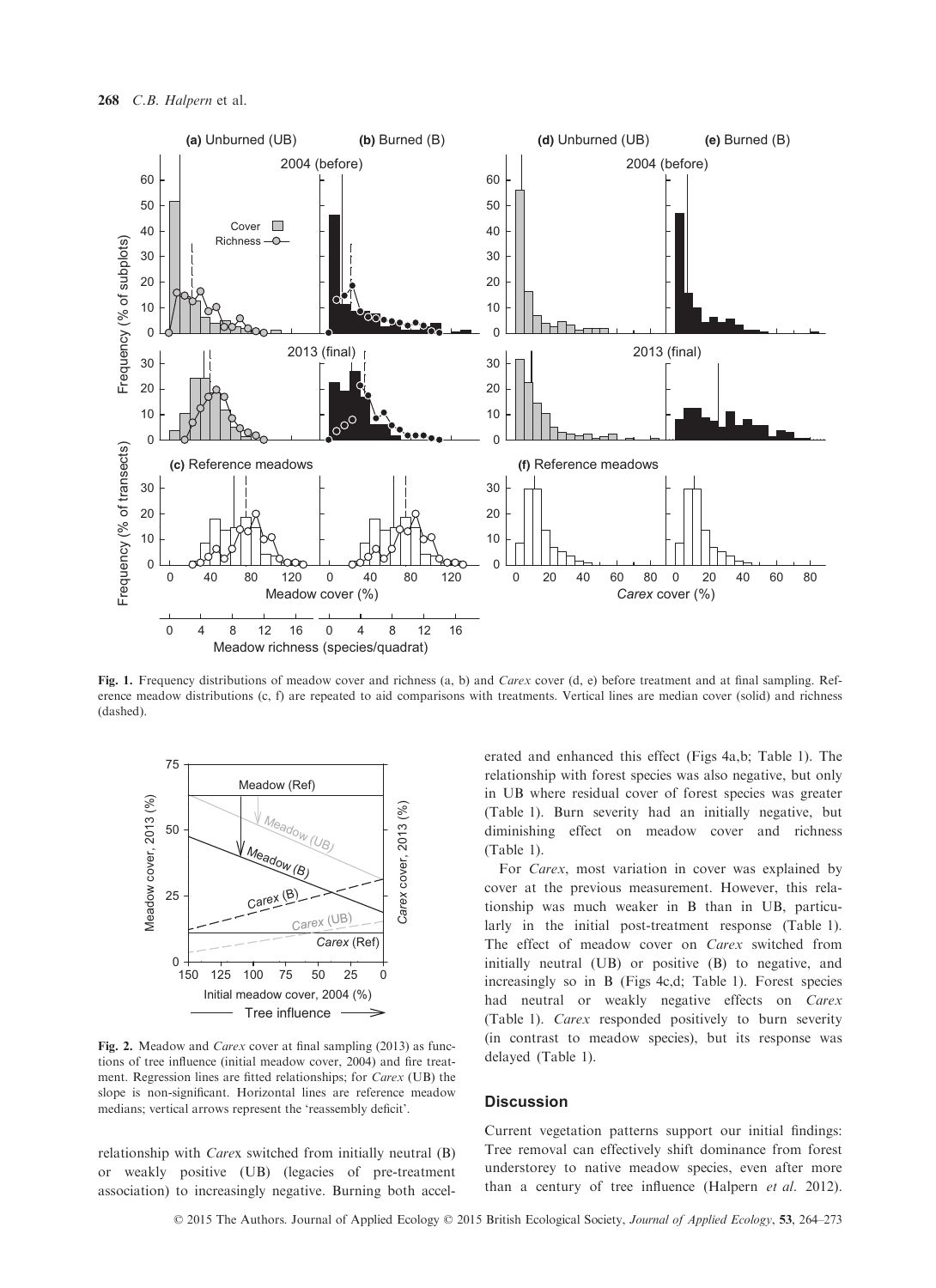

Fig. 3. Relationships of meadow cover (a, b) and richness (d, e) with Carex cover before treatment and at final sampling. Reference meadow data (c, f) are repeated to aid comparisons with treatments. r, Pearson correlation. Horizontal lines are median cover and richness in reference meadows.

However, recent trends suggest that community reassembly has slowed or stalled: (i) rates of increase in meadow species have declined, and experimental communities have not attained the cover and diversity of reference meadows 8 years after tree removal; (ii) Carex inops, the native sedge, has attained uncharacteristically high cover, particularly in burned plots; and (iii) an initially positive association of meadow species with Carex has switched to strongly negative. Our analyses suggest that biotic interactions, mediated by effects of encroachment and fire, have contributed to marked variation in the pace of reassembly.

#### REASSEMBLY OUTCOMES VARY WITH PAST TREE INFLUENCE AND FIRE

Reassembly outcomes varied widely in response to tree removal, reflecting the combined influences of initial vegetation state (past tree influence) and fire. Model results suggest that successful reassembly in this system hinges on vegetative recovery of surviving plants. Pre-treatment cover and richness of meadow species were strong predictors of initial post-treatment values (Table 1), and pretreatment cover was a strong predictor of final cover (Fig. 2). Almost all meadow species in this system are perennials with well-developed root systems (rhizomes, caudices or taproots) that enable rapid recovery following soil disturbance or fire. Thus, to the extent that these species persist in the understorey, vegetative recovery is possible. Once they are lost, however, community reassembly hinges on seed dispersal because most meadow species (except Carex) are absent from the soil seed bank (Lang & Halpern 2007).

Fire had both direct and indirect effects on community reassembly. It had a strong direct effect, reducing meadow cover and richness, independent of past tree influence, thus contributing to the greater 'reassembly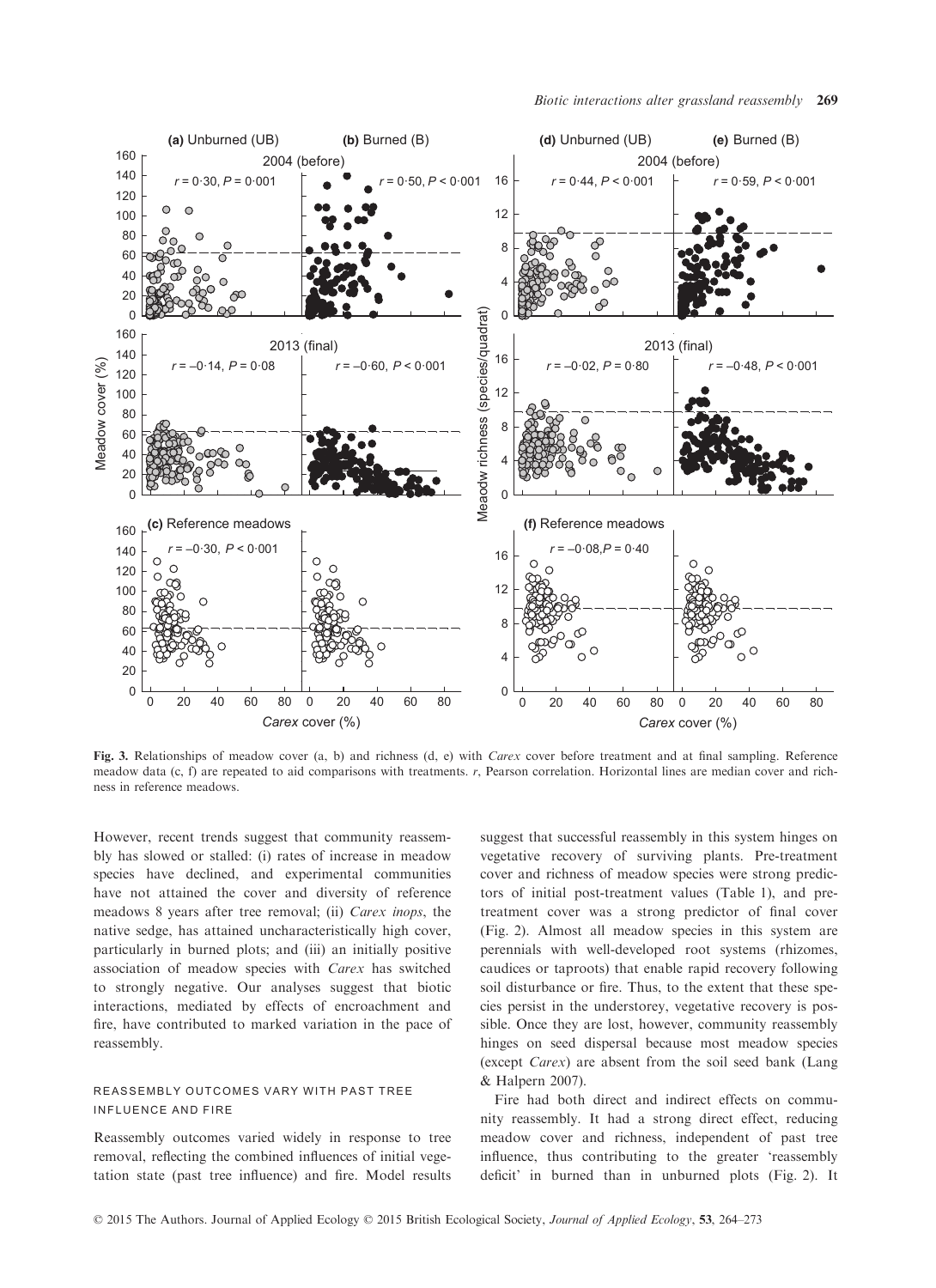|                    |               |            | Predictors             |         |                         |         |                               |      |                                        |         |                          |         |            |
|--------------------|---------------|------------|------------------------|---------|-------------------------|---------|-------------------------------|------|----------------------------------------|---------|--------------------------|---------|------------|
| Responses          |               |            | Carex cover<br>$(t-1)$ |         | Meadow cover<br>$(t-1)$ |         | Meadow<br>richness<br>$(t-1)$ |      | Forest<br>understorey<br>cover $(t-1)$ |         | Burn severity            |         |            |
| Variable $(t)$     | Treatment     | Year $(t)$ | β                      | pr      | β                       | pr      | β                             | pr   | β                                      | pr      | β                        | pr      | Adj. $R^2$ |
| Meadow<br>cover    | Unburned (UB) | 2007       | 0.099                  | 0.08    | 0.790                   | 0.80    | $\overline{\phantom{a}}$      |      | 0.064                                  | 0.11    | $\overline{\phantom{0}}$ |         | 0.67       |
|                    |               | 2009       | ns                     |         | 0.780                   | 0.77    |                               |      | $-0.082$                               | $-0.13$ |                          |         | 0.60       |
|                    |               | 2013       | $-0.174$               | $-0.21$ | 0.567                   | 0.58    | $\overline{\phantom{a}}$      |      | $-0.216$                               | $-0.26$ |                          |         | 0.37       |
|                    | Burned (B)    | 2007       | ns                     |         | 0.648                   | 0.69    |                               |      | 0.137                                  | 0.20    | $-0.317$                 | $-0.43$ | 0.57       |
|                    |               | 2009       | $-0.081$               | $-0.12$ | 0.826                   | 0.74    |                               |      | ns                                     |         | $-0.163$                 | $-0.27$ | 0.74       |
|                    |               | 2013       | $-0.231$               | $-0.32$ | 0.654                   | 0.69    |                               |      | ns                                     |         | ns                       |         | 0.55       |
| Meadow<br>richness | Unburned (UB) | 2007       | ns                     |         |                         |         | 0.915                         | 0.92 | ns                                     |         |                          |         | 0.84       |
|                    |               | 2009       | ns                     |         |                         |         | 0.921                         | 0.92 | ns                                     |         |                          |         | 0.85       |
|                    |               | 2013       | $-0.086$               | $-0.17$ |                         |         | 0.860                         | 0.87 | $-0.122$                               | $-0.23$ |                          |         | 0.75       |
|                    | Burned (B)    | 2007       | ns                     |         |                         |         | 0.802                         | 0.83 | 0.056                                  | 0.10    | $-0.263$                 | $-0.45$ | 0.74       |
|                    |               | 2009       | ns                     |         |                         |         | 0.936                         | 0.94 | ns                                     |         | $-0.028$                 | $-0.08$ | 0.90       |
|                    |               | 2013       | $-0.134$               | $-0.31$ |                         |         | 0.910                         | 0.91 | ns                                     |         | $-0.003$                 | $-0.01$ | 0.86       |
| Carex cover        | Unburned (UB) | 2007       | 0.729                  | 0.73    | ns                      |         |                               |      | ns                                     |         |                          |         | 0.53       |
|                    |               | 2009       | 0.821                  | 0.82    | $-0.072$                | $-0.23$ |                               |      | $-0.136$                               | $-0.12$ |                          |         | 0.68       |
|                    |               | 2013       | 0.811                  | 0.82    | $-0.106$                | $-0.19$ | $\overline{\phantom{a}}$      |      | $-0.079$                               | $-0.14$ |                          |         | 0.68       |
|                    | Burned (B)    | 2007       | 0.361                  | 0.38    | 0.382                   | 0.40    | $\overline{\phantom{a}}$      |      | ns                                     |         | ns                       |         | 0.41       |
|                    |               | 2009       | 0.567                  | 0.46    | $-0.376$                | $-0.29$ |                               |      | $-0.096$                               | $-0.12$ | 0.325                    | 0.34    | 0.33       |
|                    |               | 2013       | 0.558                  | 0.64    | $-0.393$                | $-0.50$ |                               |      | ns                                     |         | ns                       |         | 0.56       |

Table 1. Results of multiple regression models predicting responses  $(t)$  of meadow species and Carex from previous cover or richness  $(t-1)$  and burn severity (summed cover of white ash, blackened duff and charcoal)

 $\beta$ , standardized coefficient; pr, partial correlation (Pearson correlation for single-predictor models); Adj.  $R^2$ , variation explained by full model; ns, not significant; dash, not applicable.

also constrained reassembly indirectly, through a positive effect on Carex – contingent on past tree influence (Fig. 2). Two factors likely contribute to localized expansion of Carex in burned subplots: a welldeveloped seed bank (>150 seedlings  $m^{-2}$  in pre-treatment emergence trials; Lang & Halpern 2007) and greater severity of fire in areas of greater tree influence (Halpern et al. 2012). Regression models for Carex suggest differing regenerative mechanisms between treatments. In unburned subplots, post-treatment cover was largely explained by pre-treatment cover, suggesting vegetative persistence through disturbance. However, in burned subplots, where Carex showed marked expansion, the correlation with pre-treatment cover was much weaker and burn severity had a positive, but lagged effect, suggesting poorer survival of existing plants and abundant recruitment from the seed bank. With competition greatly reduced, newly emerged seedlings can also exploit the flush of available N common after burning (Wan, Hui & Luo 2001; Halpern et al. 2012). Fire thus provides a transient window for establishment (Keeley 1998; Moreno et al. 2011), setting the stage for clonal expansion of a highly competitive species in a largely competition-free environment. The combined effects of species' loss and *Carex* expansion in these older, more developed forests pose a particular challenge to community reassembly given the dependence of meadow species on dispersal and recruitment from seed.

#### CONTRASTING MECHANISMS OF PRE-EMPTION BY MEADOW SPECIES AND CAREX

Regression models, quantifying the changing influence of past on current abundance, provide strong evidence of pre-emption during reassembly – both of Carex by meadow species and of meadow species by Carex. Models reveal significant variation in the distributions of these effects relative to the mosaic of initial vegetation states and fire. Pre-emption of Carex by meadow species was more likely in subplots with little tree influence (recent encroachment), irrespective of fire. In contrast, pre-emption of meadow species by Carex was more likely in subplots with greater tree influence treated with fire.

Models also highlight variation in the timing of interactions, reflecting underlying differences in the mechanisms of pre-emption. Where meadow species were sufficiently abundant prior to tree removal, they established priority more quickly than did Carex. Even in areas of modest cover (30%), vegetative recovery was sufficient to inhibit Carex expansion. In contrast, pre-emption by Carex was slower, limited by low pre-treatment abundance and the time required for seedlings to develop sufficient cover to pre-empt later arrivals. Once established, however, Carex was a strong competitor for space and resources. Vigorous clonal spread, dense systems of fibrous roots and prolific litter production contributed to the development of near-monocultures (Fig. S2).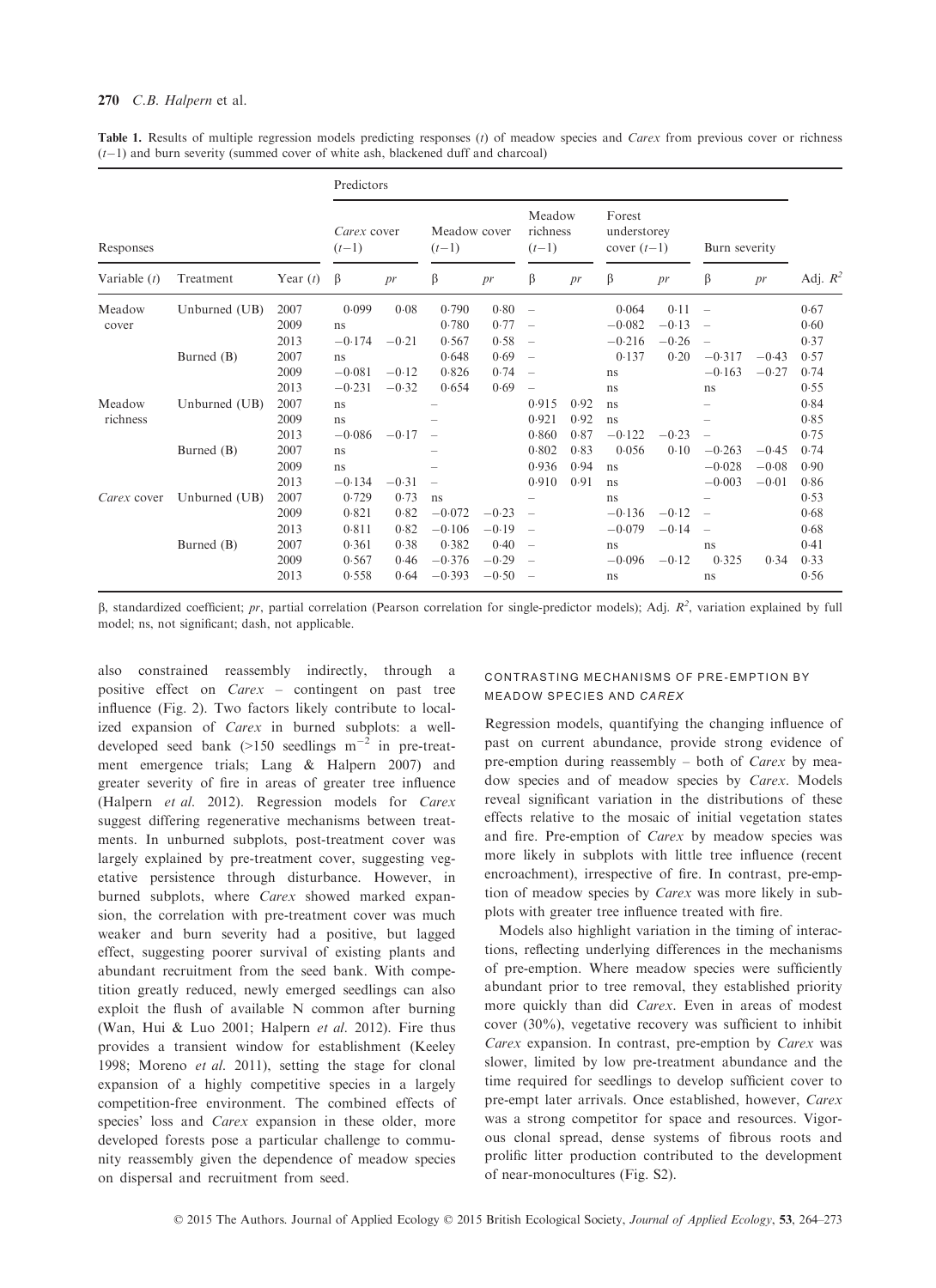

Fig. 4. Effects of previous  $(t-1)$  on current (t) cover of meadow species (a, b) and *Carex* (c, d) during each sampling interval. Partial correlations (pr) are shown if significant in regression models (Table 1).

The strong dependence of *Carex* on past tree influence and fire is consistent with theory and empirical observations that more intact communities, with fewer open niches, are more resistant to invasion than those altered by disturbance or other factors (Kennedy et al. 2002; Shea & Chesson 2002). That Carex does not attain similar dominance in its typical habitat illustrates that invasive behaviour – triggered by disturbance – is not limited to exotic species. Native herbaceous species can be released by disturbance in a variety of forest ecosystems (see reviews in Royo & Carson 2006; Young & Peffer 2010). Following logging, clonal expansion of Carex pensylvanica (closely related to C. inops) can effect regressive succession from pine forest to sedge meadow (Abrams & Dickmann 1982). In our system, resistance to invasion by Carex is conferred by meadow species that regenerate rapidly where tree influence is minimal, irrespective of fire. Where meadow species are lost to encroachment, however, fire can trigger release of Carex, stalling reassembly – at least in the short term. Thus, it is the long-term influence of trees, not disturbance alone, which predisposes this system to expansion by Carex and the transition to a novel herbaceous state.

#### IMPLICATIONS FOR RESTORATION

Our experiment offers unique insight into the processes that mediate meadow reassembly following tree removal and burning. It is the only large-scale restoration experiment in mountain meadows of the western North America, and one of few, globally, that tests the dependence of reassembly on the degree to which meadows have been altered by trees (cf. Alford et al. 2012). In contrast to some systems, we saw little evidence that a shift from herbaceous to woody dominance was irreversible in these meadows: Tree seedlings have re-established only at low density (Kremer, Halpern & Antos 2014) and forest herbs, which once dominated the understorey, have declined dramatically. Nevertheless, post-treatment communities show legacies of encroachment, evident in the strong dependence of the reassembly deficit on the cumulative influence of trees. Given the absence of a seed bank for most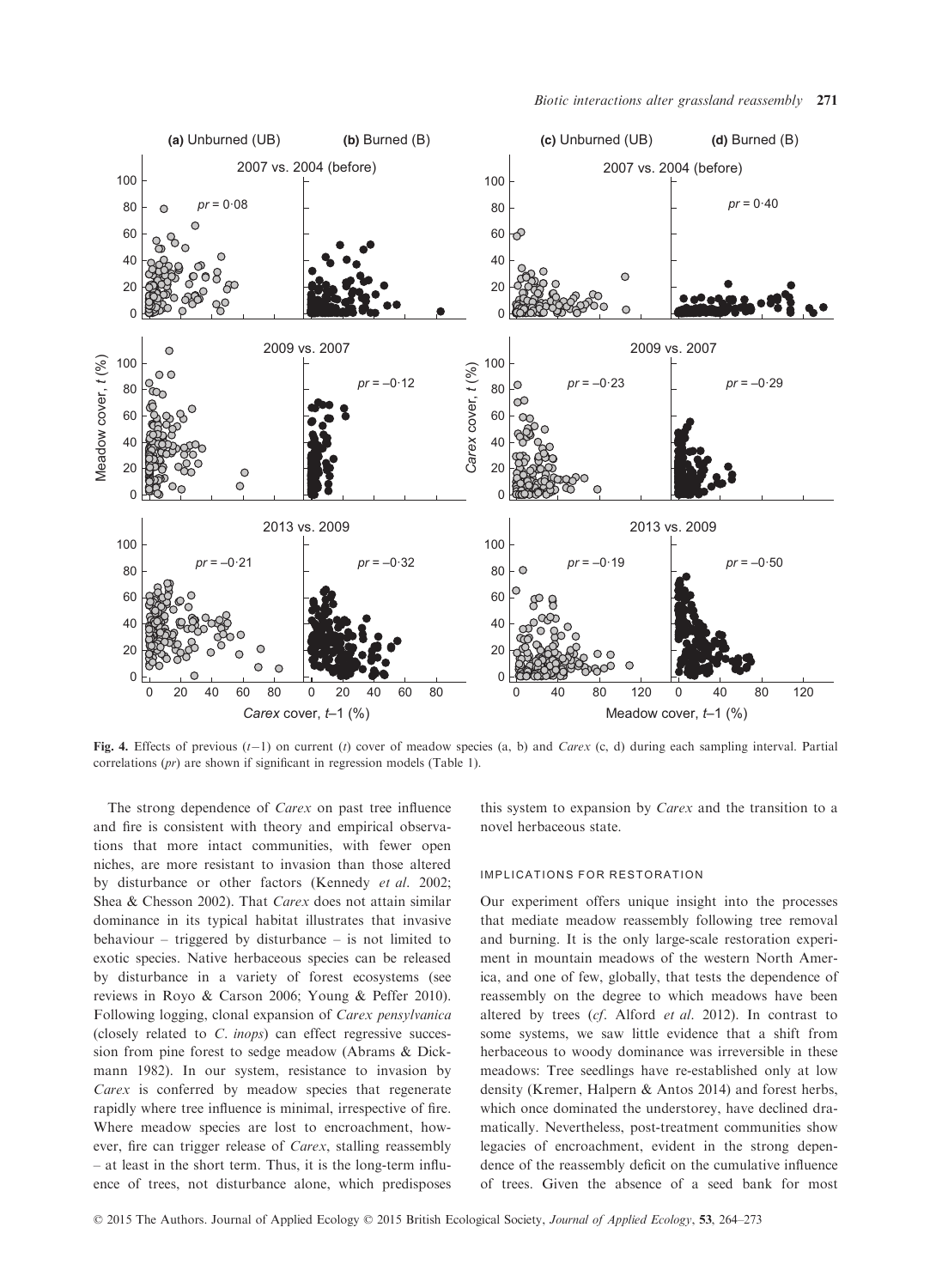species, reassembly thus hinges on proximity to seed sources and effective dispersal – factors that pose barriers to grassland restoration world-wide (Poschlod et al. 1998; Bakker & Berendse 1999). An obvious implication of our work is that tree removal will be more effective if it occurs before seed-limited species are lost from the landscape. However, species' losses to encroachment may have a less predictable consequence: once trees are removed, highly competitive species, including natives, may usurp space, inhibiting further colonization, regardless of the availability of seeds (Clark et al. 2007; Myers & Harms 2011; Grman, Bassett & Brudvig 2013). Additional experiments (e.g. seed additions, Carex removals) are needed to elucidate the roles of seed limitation and pre-emption by Carex in the long-term reassembly of these meadows.

Frequent or periodic burning is responsible for the open character of many grasslands. Yet, it is not likely that fire historically played this role in mountain meadows of the Pacific Northwest (Burke 1979; Vale 1981; Boyd 1999), nor in high-elevation grasslands more generally (Weigl & Knowles 2014). That burning hindered reassembly (relative to tree removal alone) suggests that other processes may favour dominance of herbaceous over woody species (e.g. gopher disturbance, climatic controls or competition). It also suggests that restoration may depend not on the nature of disturbance, but whether it modifies abiotic or biotic environments in ways that benefit target species (MacDougall & Turkington 2007). In this sense, tree removal, which enhances light availability, may be sufficient, provided that woody fuels can be reduced by pile burning without adverse effects (as demonstrated in a companion study of burn scar recovery; Halpern, Antos & Beckman 2014). Even in systems historically maintained by burning, responses to fire can shift from positive to neutral or negative when target species are lacking or fire behaviour is intensified by uncharacteristic fuel loadings. The unexpected expansion of Carex in this system underscores the notion that reintroduction of fire in highly altered systems can be counterproductive (Hobbs et al. 2006).

In sum, our results suggest that meadow restoration will be more effective (and afford greater flexibility of fuel treatments) where conversion to forest has not proceeded fully, and where treated areas encompass or adjoin remnant meadows that serve as seed sources. By experimenting with tree removal and fire over a broad range of initial vegetation states, we have demonstrated that responses to restoration are contingent on the contexts in which treatments are applied. Knowledge of these contingencies can reduce the unpredictability of restoration outcomes, thereby enhancing the economic and ecological effectiveness of management (Grman, Bassett & Brudvig 2013).

## Acknowledgements

We thank our many field assistants. Cheryl Friesen and staff and fire crews from the McKenzie River Ranger District and Confederated Tribes of the Grand Ronde provided logistical support. Three referees provided suggestions to improve the manuscript. Funding was provided by the Joint Fire Science Program, Willamette National Forest, and Rocky Mountain Elk Foundation.

#### Data accessibility

Data available from the Dryad Digital Repository: doi:[10.5061/](http://dx.doi.org/10.5061/dryad.tn3vp) [dryad.tn3vp](http://dx.doi.org/10.5061/dryad.tn3vp) (Halpern et al. 2015).

#### **References**

- Abrams, M.D. & Dickmann, D.I. (1982) Early revegetation of clear-cut and burned jack pine sites in northern lower Michigan. Canadian Journal of Botany, 60, 946–954.
- Alford, A.L., Hellgren, E.C., Limb, R. & Engle, D.M. (2012) Experimental tree removal in tallgrass prairie: variable responses of flora and fauna along a woody cover gradient. Ecological Applications, 22, 947–958.
- Archer, S., Scifres, C., Bassham, C.R. & Maggio, R. (1988) Autogenic succession in a subtropical savanna: conversion of grassland to thorn woodland. Ecological Monographs, 58, 111–127.
- Bakker, J.P. & Berendse, F. (1999) Constraints in the restoration of ecological diversity in grassland and heathland communities. Trends in Ecology and Evolution, 14, 63–68.
- Belyea, L.R. & Lancaster, J. (1999) Assembly rules within a contingent ecology. Oikos, 86, 402–416.
- Boyd, R. (1999) Indians, Fire, and the Land in the Pacific Northwest. Oregon State University Press, Corvallis, OR.
- Briggs, J.M., Knapp, A.K., Blair, J.M., Heisler, J.L., Hoch, G.A., Lett, M.S. & McCarron, J.K. (2005) An ecosystem in transition: causes and consequences of the conversion of mesic grassland to shrubland. Bio-Science, 55, 243–254.
- Burke, C. (1979) Historic fire in the central Western Cascades, Oregon. MS thesis, Oregon State University, Corvallis, OR.
- Clark, C.J., Poulsen, J.R., Levey, D.J. & Osenberg, C.W. (2007) Are plant populations seed limited? A critique and meta-analysis of seed addition experiments. The American Naturalist, 170, 128–142.
- Dickinson, T.L., Hopwood, J.L. & Wilsey, B.J. (2012) Do priority effects benefit invasive plants more than native plants? An experiment with six grassland species. Biological Invasions, 14, 2617–2624.
- Eldridge, D.J., Bowker, M.A., Maestre, F.T., Roger, E., Reynolds, J.F. & Whitford, W.G. (2011) Impacts of shrub encroachment on ecosystem structure and functioning: towards a global synthesis. Ecology Letters, 14, 709–722.
- Folke, C., Carpenter, S., Walker, B., Scheffer, M., Elmqvist, T., Gunderson, L. & Holling, C.S. (2004) Regime shifts, resilience, and biodiversity in ecosystem management. Annual Review of Ecology, Evolution, and Systematics, 35, 557–581.
- Grman, E., Bassett, T. & Brudvig, L.A. (2013) Confronting contingency in restoration: management and site history determine outcomes of assembling prairies, but site characteristics and landscape context have little effect. Journal of Applied Ecology, 50, 1234–1243.
- Halpern, C.B., Antos, J.A., Rice, J.M., Haugo, R.D. & Lang, N.L. (2010) Tree invasion of a montane meadow complex: temporal trends, spatial patterns, and biotic interactions. Journal of Vegetation Science, 21, 717-732.
- Halpern, C.B., Haugo, R.D., Antos, J.A., Kaas, S.S. & Kilanowski, A.L. (2012) Grassland restoration with and without fire: evidence from a tree-removal experiment. Ecological Applications, 22, 425–441.
- Halpern, C.B., Antos, J.A. & Beckman, L.M. (2014) Vegetation recovery in slash-pile scars following conifer removal in a grassland-restoration experiment. Restoration Ecology, 22, 731–740.
- Halpern, C.B., Antos, J.A., McKenzie, D. & Olson, A.M. (2015) Data from: past tree influence and prescribed fire mediate biotic interactions and community reassembly in a grassland-restoration experiment. Dryad Digital Repository, [http://dx.doi.org/10.5061/dryad.tn3vp.](http://dx.doi.org/10.5061/dryad.tn3vp)
- Harrell, F.E. Jr (2001) Regression Modeling Strategies. Springer, New York.
- Haugo, R.D. & Halpern, C.B. (2007) Vegetation responses to conifer encroachment in a dry, montane meadow: a chronosequence approach. Canadian Journal of Botany, 85, 285–298.
- Haugo, R.D. & Halpern, C.B. (2010) Tree age and tree species shape positive and negative interactions in a montane meadow. Botany-Botanique, 88, 488–499.